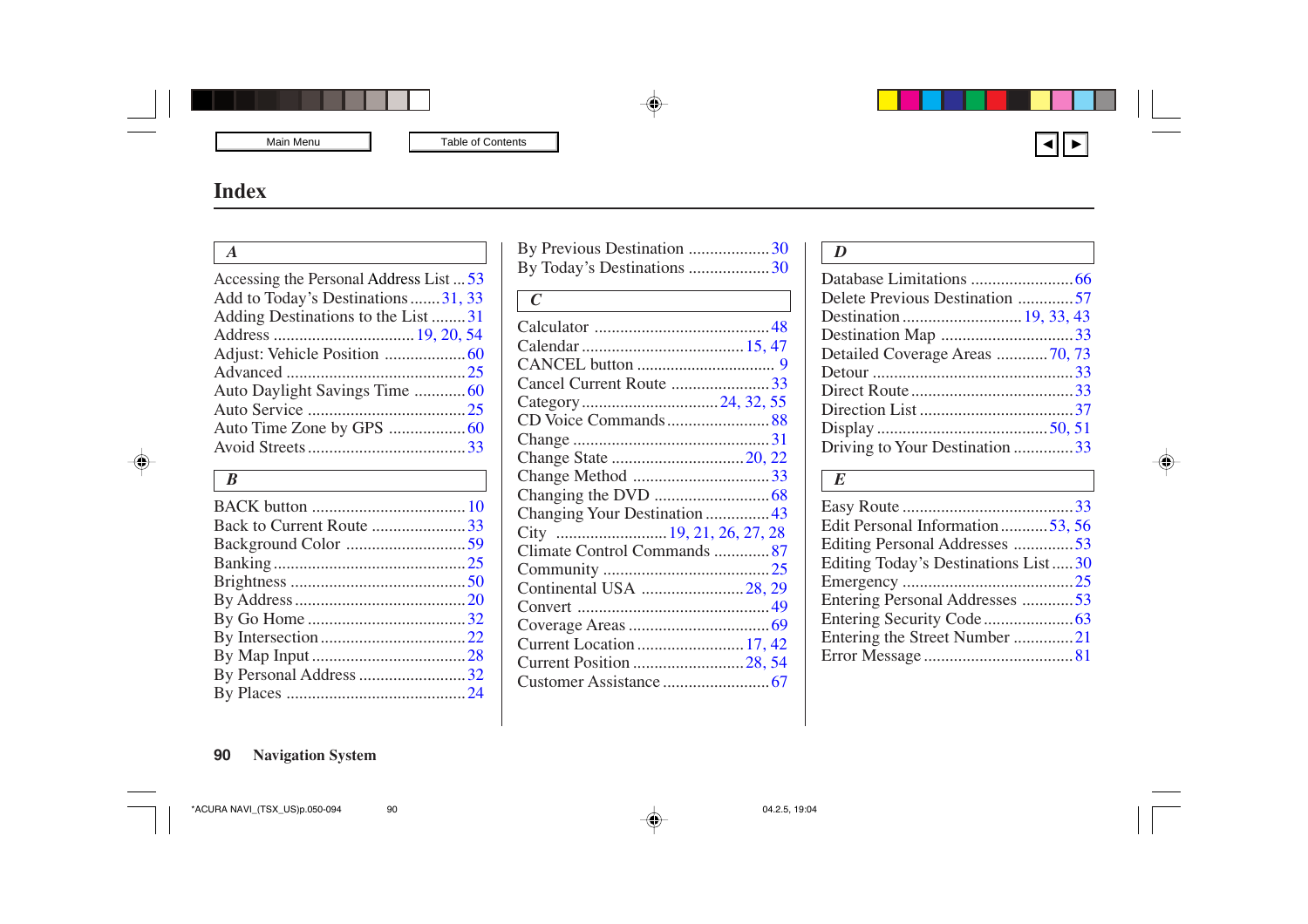## **Index**

<span id="page-1-0"></span>

| $\overline{F}$                |
|-------------------------------|
|                               |
| Frequently Asked Questions 78 |
|                               |
| $\bm{G}$                      |
|                               |
|                               |
| Go Home PIN 32, 57            |
|                               |
|                               |
|                               |
| Guidance Screen 36            |
|                               |
| H                             |
|                               |
|                               |
|                               |
| $\bar{I}$                     |
|                               |
|                               |
|                               |
| <b>Information Screen</b>     |
|                               |

| $\boldsymbol{K}$       |  |
|------------------------|--|
|                        |  |
| $\bm{L}$               |  |
|                        |  |
|                        |  |
| $\boldsymbol{M}$       |  |
|                        |  |
| MAP/GUIDE button 8, 36 |  |
|                        |  |
|                        |  |
|                        |  |
| Maximize Freeways 33   |  |
|                        |  |
|                        |  |
|                        |  |
| Minimize Freeways 33   |  |
| Minimize Toll Roads 33 |  |
|                        |  |
|                        |  |

| Navigation Display Commands86  |
|--------------------------------|
| Navigation General Commands 85 |
| ( )                            |
|                                |
| On-Screen Keyboard  13         |
| $\boldsymbol{P}$               |
|                                |
| Personal Address  19, 32, 53   |
| Personal Address PIN 56        |
| Personal Addresses List 53     |
|                                |
|                                |
|                                |
|                                |
| Place Name by Keyword 26       |
|                                |
|                                |